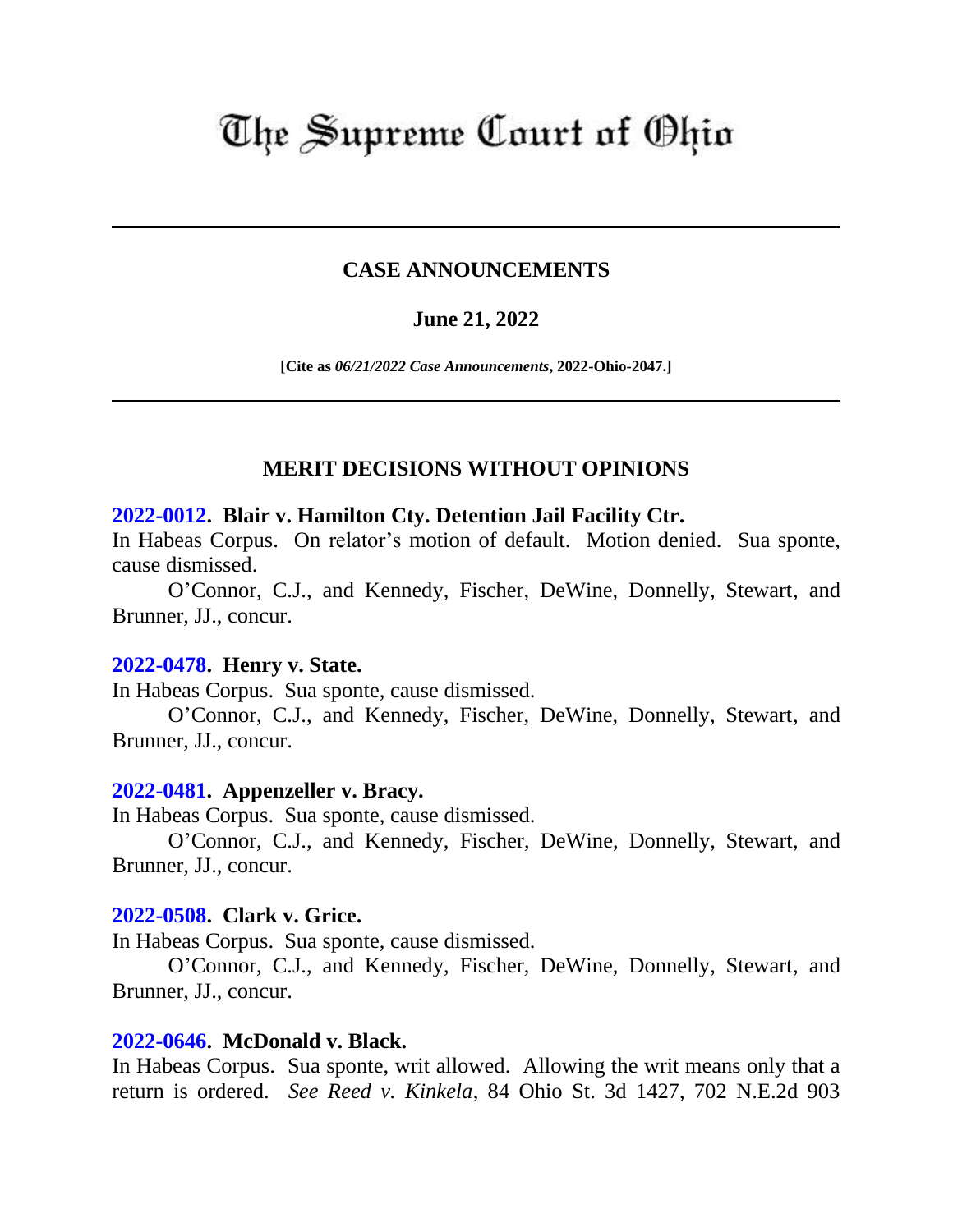(1998); *Hernandez v. Kelly*, 107 Ohio St.3d 1430, 2005-Ohio-6400, 838 N.E.2d 670. Respondent shall file a return of writ within 21 days of the date of service of the petition, and petitioner may file a response within 10 days after the return is filed. Petitioner's physical presence before the court is not required.

O'Connor, C.J., and Kennedy, Fischer, DeWine, Donnelly, Stewart, and Brunner, JJ., concur.

## **MOTION AND PROCEDURAL RULINGS**

#### **[2022-0443.](https://www.supremecourt.ohio.gov/Clerk/ecms/#/caseinfo/2022/0443) State v. Jones.**

Jackson App. No. 20CA9, [2022-Ohio-561.](https://www.supremecourt.ohio.gov/rod/docs/pdf/4/2022/2022-Ohio-561.pdf) On motion for leave to file delayed appeal. Motion granted. Appellant shall file a memorandum in support of jurisdiction within 30 days.

#### **[2022-0464.](https://www.supremecourt.ohio.gov/Clerk/ecms/#/caseinfo/2022/0464) State v. Groves.**

Scioto App. No. 20CA3904, [2022-Ohio-443.](https://www.supremecourt.ohio.gov/rod/docs/pdf/4/2022/2022-Ohio-443.pdf) On motion for leave to file delayed appeal. Motion granted. Appellant shall file a memorandum in support of jurisdiction within 30 days.

O'Connor, C.J., and Kennedy, J., dissent.

## **[2022-0483.](https://www.supremecourt.ohio.gov/Clerk/ecms/#/caseinfo/2022/0483) State v. Brown.**

Lucas App. No. L-20-1110, [2021-Ohio-4034.](https://www.supremecourt.ohio.gov/rod/docs/pdf/6/2021/2021-Ohio-4034.pdf) On motion for leave to file delayed appeal. Motion denied.

Donnelly, Stewart, and Brunner, JJ., dissent.

# **APPEALS ACCEPTED FOR REVIEW**

#### **[2022-0455.](https://www.supremecourt.ohio.gov/Clerk/ecms/#/caseinfo/2022/0455) State v. Anderson.**

Cuyahoga App. No. 110337, [2022-Ohio-689.](https://www.supremecourt.ohio.gov/rod/docs/pdf/8/2022/2022-Ohio-689.pdf) Appeal accepted on proposition of law No. II. Sua sponte, cause held for the decisions in 2020-1496, *State v. Hacker*, and 2021-0532, *State v. Simmons*.

Fischer, Donnelly, and Stewart, JJ., would accept the appeal on all propositions of law.

Kennedy, DeWine, and Brunner, JJ., dissent.

## **[2022-0468.](https://www.supremecourt.ohio.gov/Clerk/ecms/#/caseinfo/2022/0468) State v. Taylor.**

Cuyahoga App. No. 110286, [2022-Ohio-811.](https://www.supremecourt.ohio.gov/rod/docs/pdf/8/2022/2022-Ohio-811.pdf) Sua sponte, cause held for the decisions in 2020-1496, *State v. Hacker*, and 2021-0532, *State v. Simmons*.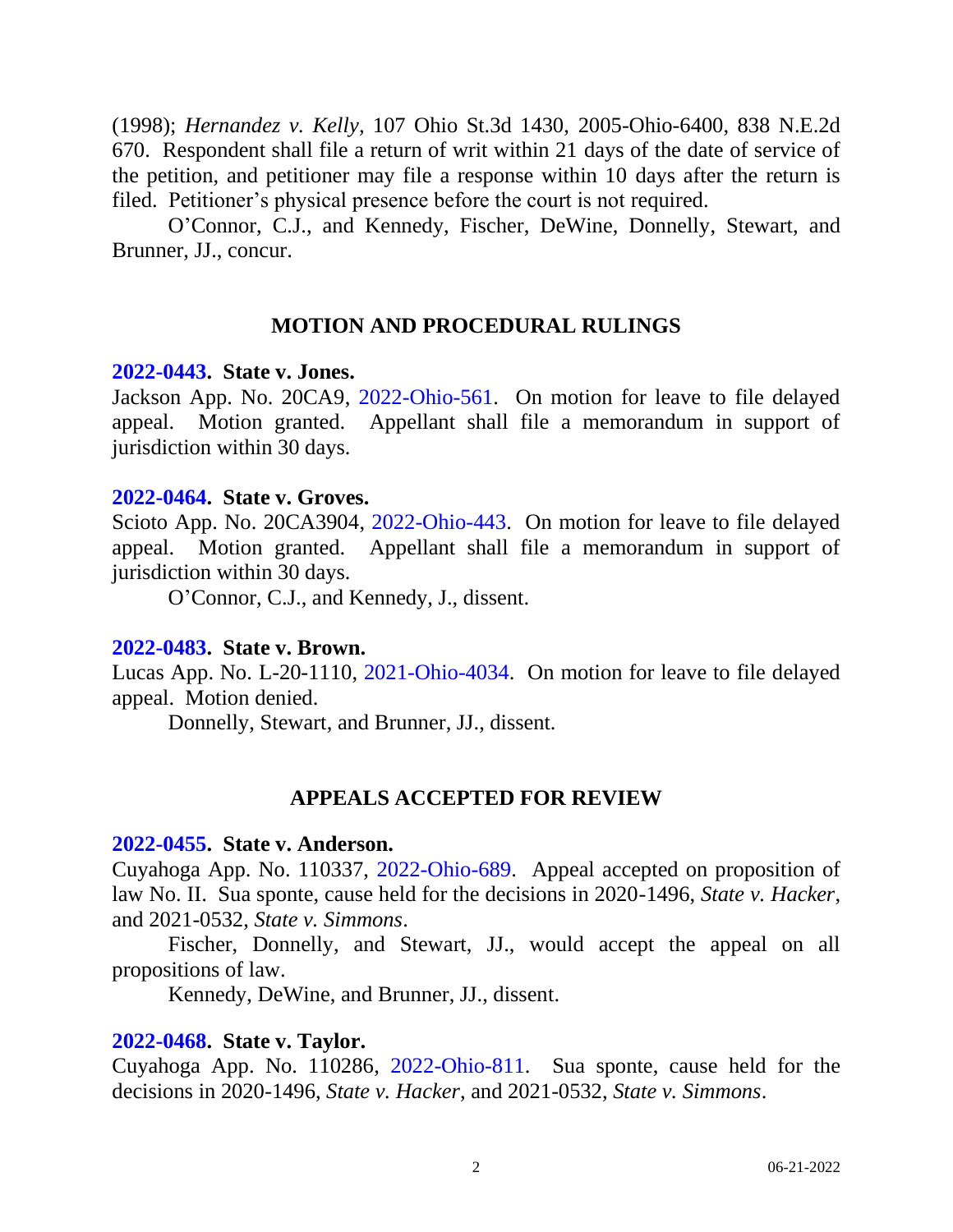### **[2022-0469.](https://www.supremecourt.ohio.gov/Clerk/ecms/#/caseinfo/2022/0469) State v. Drewery.**

Cuyahoga App. No. 109587, [2022-Ohio-838.](https://www.supremecourt.ohio.gov/rod/docs/pdf/8/2022/2022-Ohio-838.pdf) Sua sponte, cause held for the decisions in 2020-1496, *State v. Hacker*, and 2021-0532, *State v. Simmons*.

#### **[2022-0470.](https://www.supremecourt.ohio.gov/Clerk/ecms/#/caseinfo/2022/0470) State v. Aldridge.**

Cuyahoga App. No. 110801, [2022-Ohio-828.](https://www.supremecourt.ohio.gov/rod/docs/pdf/8/2022/2022-Ohio-828.pdf) Sua sponte, cause held for the decisions in 2020-1496, *State v. Hacker*, and 2021-0532, *State v. Simmons*.

## **[2022-0471.](https://www.supremecourt.ohio.gov/Clerk/ecms/#/caseinfo/2022/0471) State v. McCarver.**

Cuyahoga App. No. 110327, [2022-Ohio-813.](https://www.supremecourt.ohio.gov/rod/docs/pdf/8/2022/2022-Ohio-813.pdf) Sua sponte, cause held for the decisions in 2020-1496, *State v. Hacker*, and 2021-0532, *State v. Simmons*.

## **[2022-0477.](https://www.supremecourt.ohio.gov/Clerk/ecms/#/caseinfo/2022/0477) State v. Whittenburg.**

Cuyahoga App. No. 109700, [2022-Ohio-803.](https://www.supremecourt.ohio.gov/rod/docs/pdf/8/2022/2022-Ohio-803.pdf) Sua sponte, cause held for the decisions in 2020-1496, *State v. Hacker*, and 2021-0532, *State v. Simmons*.

#### **[2022-0480.](https://www.supremecourt.ohio.gov/Clerk/ecms/#/caseinfo/2022/0480) State v. Sitgraves.**

Cuyahoga App. No. 110566, [2022-Ohio-819.](https://www.supremecourt.ohio.gov/rod/docs/pdf/8/2022/2022-Ohio-819.pdf) Sua sponte, cause held for the decisions in 2020-1496, *State v. Hacker*, and 2021-0532, *State v. Simmons*.

#### **[2022-0484.](https://www.supremecourt.ohio.gov/Clerk/ecms/#/caseinfo/2022/0484) State v. Debose.**

Cuyahoga App. No. 109531, [2022-Ohio-837.](https://www.supremecourt.ohio.gov/rod/docs/pdf/8/2022/2022-Ohio-837.pdf) Sua sponte, cause held for the decisions in 2020-1496, *State v. Hacker*, and 2021-0532, *State v. Simmons*. O'Connor, C.J., and Kennedy and DeWine, JJ., dissent.

#### **[2022-0486.](https://www.supremecourt.ohio.gov/Clerk/ecms/#/caseinfo/2022/0486) State v. Corrigan.**

Cuyahoga App. No. 110484, [2022-Ohio-816.](https://www.supremecourt.ohio.gov/rod/docs/pdf/8/2022/2022-Ohio-816.pdf) Sua sponte, cause held for the decisions in 2020-1496, *State v. Hacker*, and 2021-0532, *State v. Simmons*.

#### **[2022-0489.](https://www.supremecourt.ohio.gov/Clerk/ecms/#/caseinfo/2022/0489) State v. Young.**

Cuyahoga App. No. 109639, [2022-Ohio-799.](https://www.supremecourt.ohio.gov/rod/docs/pdf/8/2022/2022-Ohio-799.pdf) Sua sponte, cause held for the decisions in 2020-1496, *State v. Hacker*, and 2021-0532, *State v. Simmons*.

#### **[2022-0490.](https://www.supremecourt.ohio.gov/Clerk/ecms/#/caseinfo/2022/0490) State v. Patterson.**

Cuyahoga App. No. 109529, [2022-Ohio-836.](https://www.supremecourt.ohio.gov/rod/docs/pdf/8/2022/2022-Ohio-836.pdf) Sua sponte, cause held for the decisions in 2020-1496, *State v. Hacker*, and 2021-0532, *State v. Simmons*.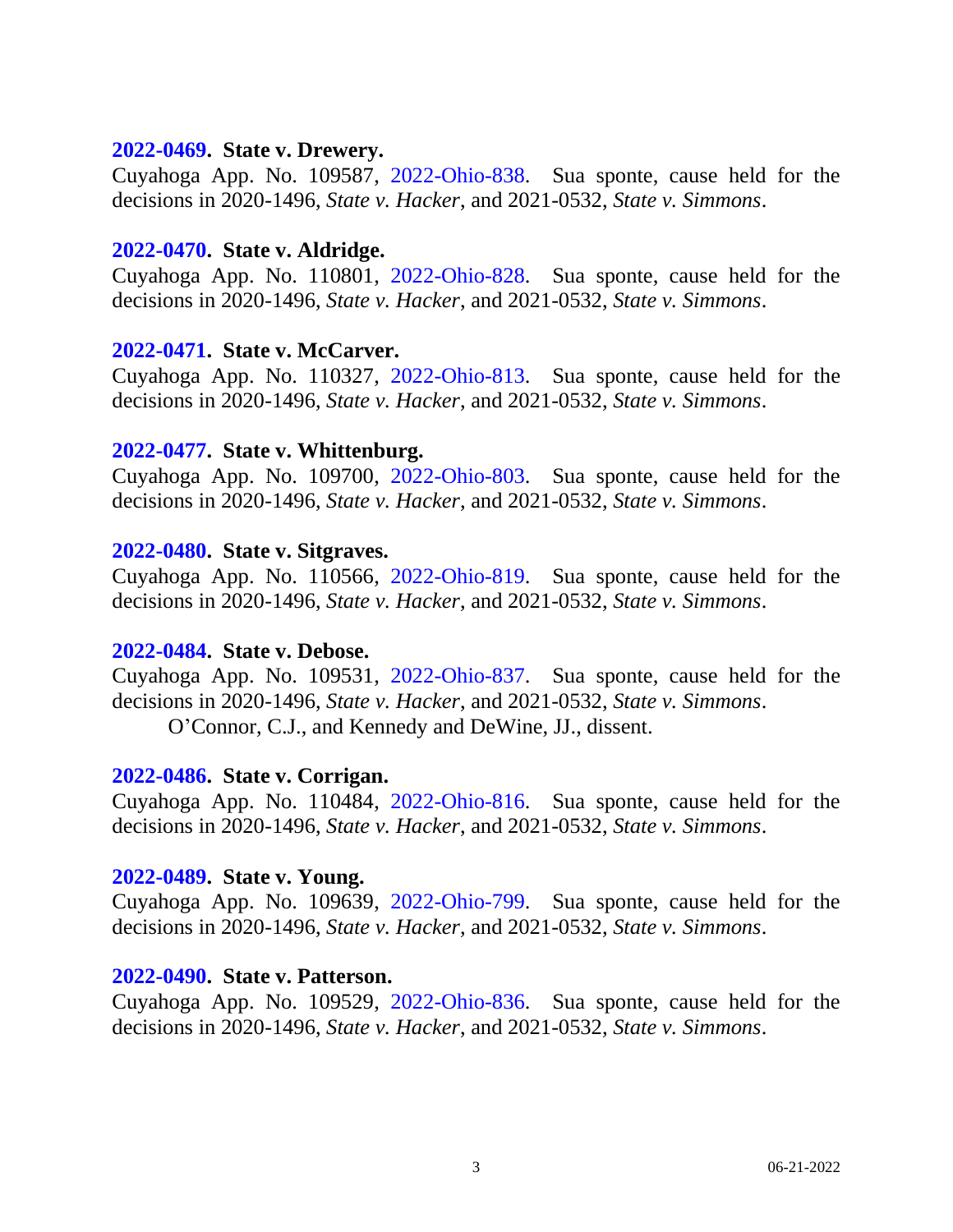#### **[2022-0491.](https://www.supremecourt.ohio.gov/Clerk/ecms/#/caseinfo/2022/0491) State v. Jackson.**

Cuyahoga App. No. 110005, [2022-Ohio-807.](https://www.supremecourt.ohio.gov/rod/docs/pdf/8/2022/2022-Ohio-807.pdf) Sua sponte, cause held for the decisions in 2020-1496, *State v. Hacker*, and 2021-0532, *State v. Simmons*.

#### **[2022-0492.](https://www.supremecourt.ohio.gov/Clerk/ecms/#/caseinfo/2022/0492) State v. Cambria.**

Cuyahoga App. No. 110823, [2022-Ohio-830.](https://www.supremecourt.ohio.gov/rod/docs/pdf/8/2022/2022-Ohio-830.pdf) Sua sponte, cause held for the decisions in 2020-1496, *State v. Hacker*, and 2021-0532, *State v. Simmons*.

#### **[2022-0494.](https://www.supremecourt.ohio.gov/Clerk/ecms/#/caseinfo/2022/0494) State v. Cambria.**

Cuyahoga App. No. 110831, [2022-Ohio-831.](https://www.supremecourt.ohio.gov/rod/docs/pdf/8/2022/2022-Ohio-831.pdf) Sua sponte, cause held for the decisions in 2020-1496, *State v. Hacker*, and 2021-0532, *State v. Simmons*.

#### **[2022-0498.](https://www.supremecourt.ohio.gov/Clerk/ecms/#/caseinfo/2022/0498) State v. Tolliver.**

Cuyahoga App. No. 110739, [2022-Ohio-826.](https://www.supremecourt.ohio.gov/rod/docs/pdf/8/2022/2022-Ohio-826.pdf) Sua sponte, cause held for the decisions in 2020-1496, *State v. Hacker*, and 2021-0532, *State v. Simmons*.

#### **[2022-0499.](https://www.supremecourt.ohio.gov/Clerk/ecms/#/caseinfo/2022/0499) State v. Gillespie.**

Cuyahoga App. No. 109970, [2022-Ohio-805.](https://www.supremecourt.ohio.gov/rod/docs/pdf/8/2022/2022-Ohio-805.pdf) Sua sponte, cause held for the decisions in 2020-1496, *State v. Hacker*, and 2021-0532, *State v. Simmons*.

#### **[2022-0500.](https://www.supremecourt.ohio.gov/Clerk/ecms/#/caseinfo/2022/0500) State v. Houchens.**

Cuyahoga App. No. 110004, [2022-Ohio-806.](https://www.supremecourt.ohio.gov/rod/docs/pdf/8/2022/2022-Ohio-806.pdf) Sua sponte, cause held for the decisions in 2020-1496, *State v. Hacker*, and 2021-0532, *State v. Simmons*.

## **[2022-0517.](https://www.supremecourt.ohio.gov/Clerk/ecms/#/caseinfo/2022/0517) State v. Mitchell.**

Cuyahoga App. No. 110702, [2022-Ohio-935.](https://www.supremecourt.ohio.gov/rod/docs/pdf/8/2022/2022-Ohio-935.pdf) Sua sponte, cause held for the decisions in 2020-1496, *State v. Hacker*, and 2021-0532, *State v. Simmons*.

#### **[2022-0524.](https://www.supremecourt.ohio.gov/Clerk/ecms/#/caseinfo/2022/0524) State v. Walker.**

Cuyahoga App. No. 110839, [2022-Ohio-1404.](https://www.supremecourt.ohio.gov/rod/docs/pdf/8/2022/2022-Ohio-1404.pdf) Sua sponte, cause held for the decisions in 2020-1496, *State v. Hacker*, and 2021-0532, *State v. Simmons*.

## **[2022-0537.](https://www.supremecourt.ohio.gov/Clerk/ecms/#/caseinfo/2022/0537) State v. Primm.**

Cuyahoga App. Nos. 110479 and 110480, [2022-Ohio-945.](https://www.supremecourt.ohio.gov/rod/docs/pdf/8/2022/2022-Ohio-945.pdf) Sua sponte, cause held for the decisions in 2020-1496, *State v. Hacker*, and 2021-0532, *State v. Simmons*.

## **[2022-0540.](https://www.supremecourt.ohio.gov/Clerk/ecms/#/caseinfo/2022/0540) State v. Mitchell.**

Cuyahoga App. No. 110582, [2022-Ohio-1063.](https://www.supremecourt.ohio.gov/rod/docs/pdf/8/2022/2022-Ohio-1063.pdf) Sua sponte, cause held for the decisions in 2020-1496, *State v. Hacker*, and 2021-0532, *State v. Simmons*. Kennedy and DeWine, JJ., dissent.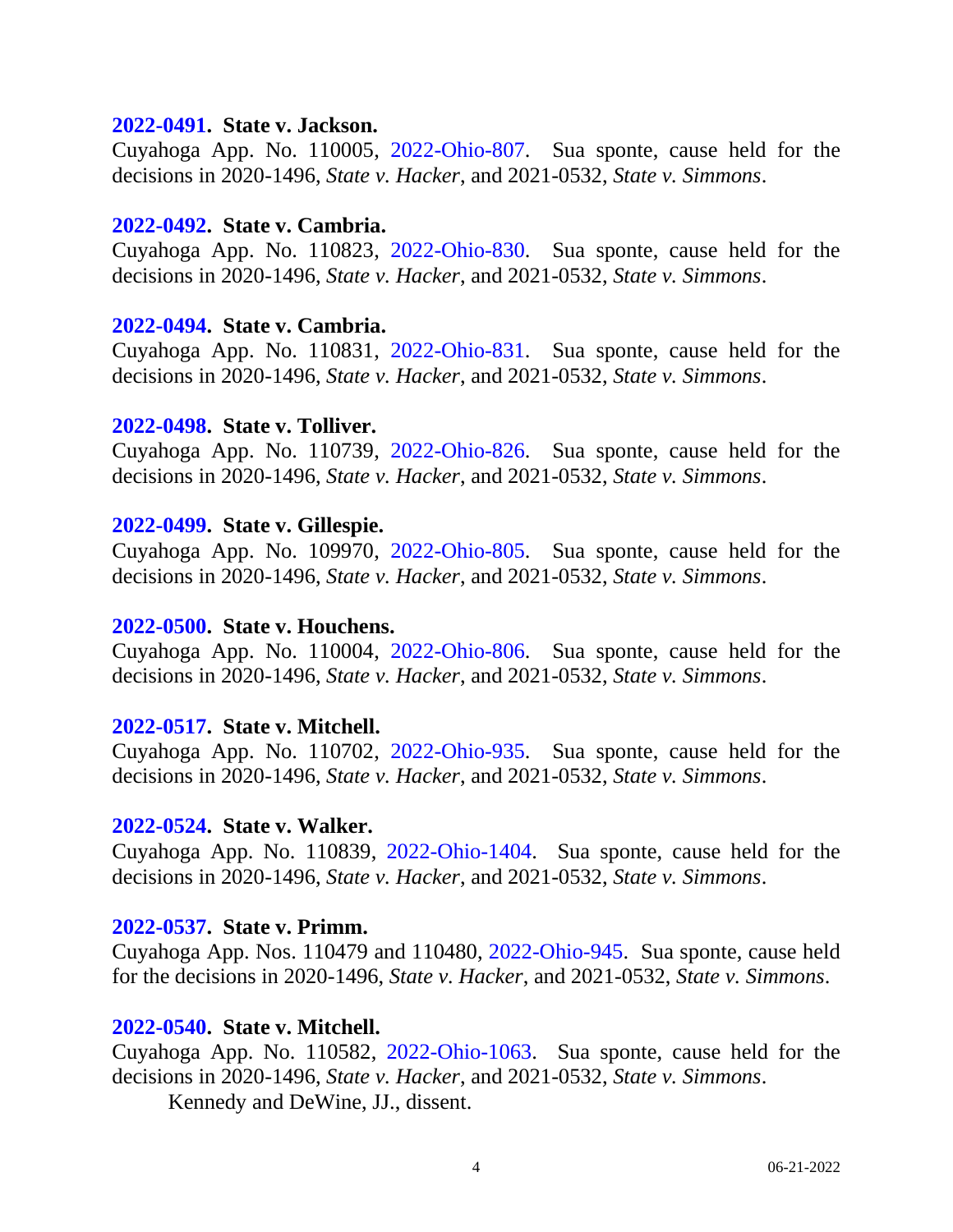#### **[2022-0542.](https://www.supremecourt.ohio.gov/Clerk/ecms/#/caseinfo/2022/0542) State v. Durand.**

Cuyahoga App. No. 110232, [2022-Ohio-1059.](https://www.supremecourt.ohio.gov/rod/docs/pdf/8/2022/2022-Ohio-1059.pdf) Sua sponte, cause held for the decisions in 2020-1496, *State v. Hacker*, and 2021-0532, *State v. Simmons*.

### **[2022-0544.](https://www.supremecourt.ohio.gov/Clerk/ecms/#/caseinfo/2022/0544) State v. Harris.**

Cuyahoga App. No. 110635, [2022-Ohio-933.](https://www.supremecourt.ohio.gov/rod/docs/pdf/8/2022/2022-Ohio-933.pdf) Sua sponte, cause held for the decisions in 2020-1496, *State v. Hacker*, and 2021-0532, *State v. Simmons*.

## **[2022-0549.](https://www.supremecourt.ohio.gov/Clerk/ecms/#/caseinfo/2022/0549) State v. Dudas.**

Cuyahoga App. No. 110573, [2022-Ohio-931.](https://www.supremecourt.ohio.gov/rod/docs/pdf/8/2022/2022-Ohio-931.pdf) Sua sponte, cause held for the decisions in 2020-1496, *State v. Hacker*, and 2021-0532, *State v. Simmons*.

## **APPEALS NOT ACCEPTED FOR REVIEW**

## **[2022-0333.](https://www.supremecourt.ohio.gov/Clerk/ecms/#/caseinfo/2022/0333) State ex rel. Solid Rock Ministries Internatl. v. Monroe.**

Warren App. No. CA2021-04-035, [2022-Ohio-431.](https://www.supremecourt.ohio.gov/rod/docs/pdf/12/2022/2022-Ohio-431.pdf) Appellant's motion to stay denied.

Fischer and Brunner, JJ., would deny the motion as moot.

## **[2022-0336.](https://www.supremecourt.ohio.gov/Clerk/ecms/#/caseinfo/2022/0336) State v. Henderson.**

Mahoning App. No. 21 MA 0017, [2022-Ohio-680.](https://www.supremecourt.ohio.gov/rod/docs/pdf/7/2022/2022-Ohio-680.pdf)

## **[2022-0339.](https://www.supremecourt.ohio.gov/Clerk/ecms/#/caseinfo/2022/0339) Lima Mem. Hosp. v. Watamura.**

Allen App. No. 1-21-24, [2022-Ohio-417.](https://www.supremecourt.ohio.gov/rod/docs/pdf/3/2022/2022-Ohio-417.pdf)

## **[2022-0342.](https://www.supremecourt.ohio.gov/Clerk/ecms/#/caseinfo/2022/0342) Wilson v. Rose Metal Industries, Inc.**

Cuyahoga App. No. 110461, [2021-Ohio-4518.](https://www.supremecourt.ohio.gov/rod/docs/pdf/8/2021/2021-Ohio-4518.pdf) Donnelly, J., dissents.

## **[2022-0359.](https://www.supremecourt.ohio.gov/Clerk/ecms/#/caseinfo/2022/0359) In re T.D.S.**

Cuyahoga App. No. 110471, [2022-Ohio-525.](https://www.supremecourt.ohio.gov/rod/docs/pdf/8/2022/2022-Ohio-525.pdf) Donnelly, Stewart, and Brunner, JJ., dissent.

## **[2022-0361.](https://www.supremecourt.ohio.gov/Clerk/ecms/#/caseinfo/2022/0361) State v. Wolters.**

Guernsey App. No. 21CA000008, [2022-Ohio-538.](https://www.supremecourt.ohio.gov/rod/docs/pdf/5/2022/2022-Ohio-538.pdf)

## **[2022-0371.](https://www.supremecourt.ohio.gov/Clerk/ecms/#/caseinfo/2022/0371) State v. Johnson.**

Lucas App. No. L-21-1035, [2021-Ohio-4344.](https://www.supremecourt.ohio.gov/rod/docs/pdf/6/2021/2021-Ohio-4344.pdf)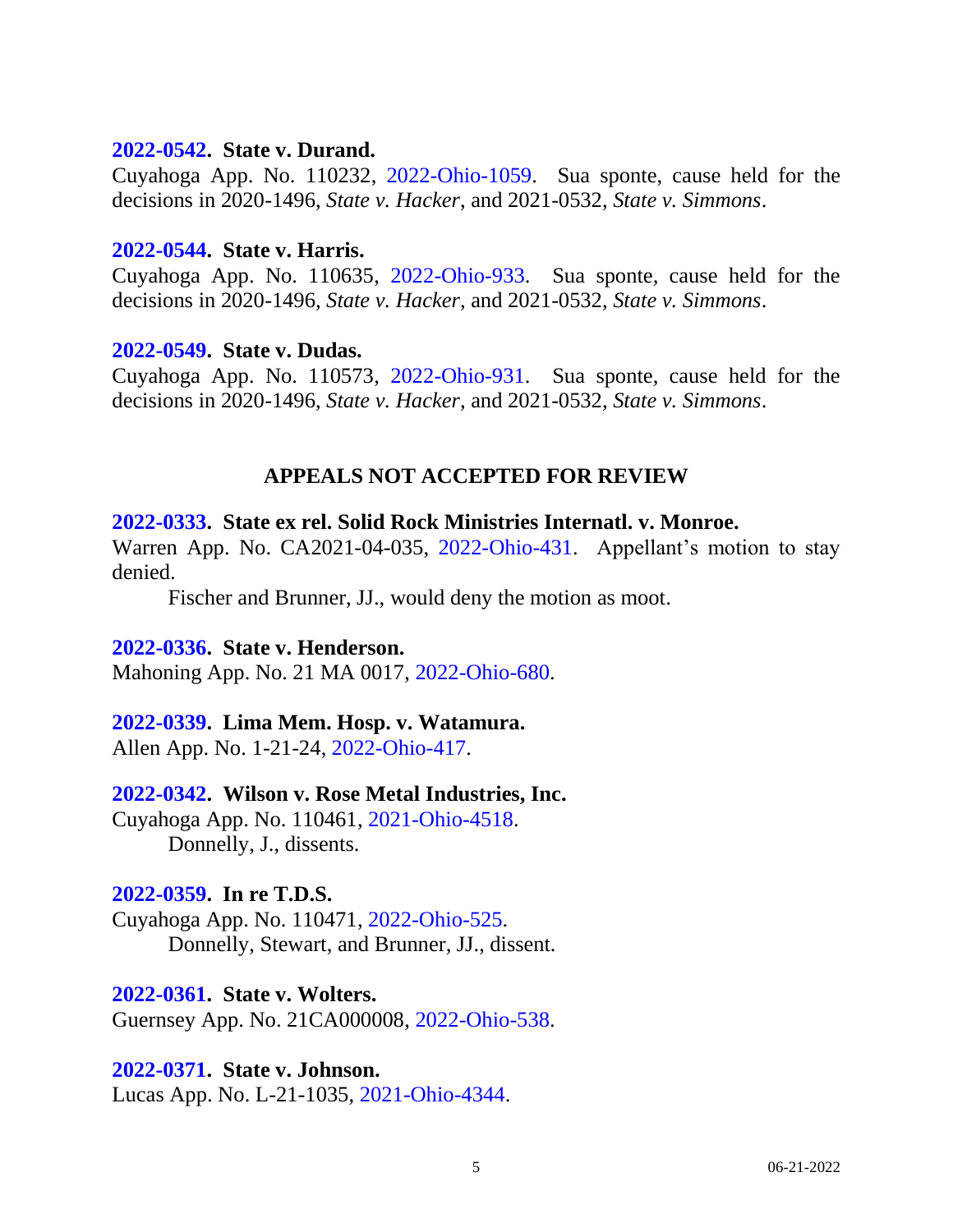#### **[2022-0373.](https://www.supremecourt.ohio.gov/Clerk/ecms/#/caseinfo/2022/0373) Doe v. Cuyahoga Cty. Community College.**

Cuyahoga App. No. 110590, [2022-Ohio-257.](https://www.supremecourt.ohio.gov/rod/docs/pdf/11/2022/2022-Ohio-257.pdf)

# **[2022-0377.](https://www.supremecourt.ohio.gov/Clerk/ecms/#/caseinfo/2022/0377) Egbert v. Shamrock Towing, Inc.**

Franklin App. No. 20AP-266, [2022-Ohio-474.](https://www.supremecourt.ohio.gov/rod/docs/pdf/10/2022/2022-Ohio-474.pdf)

## **[2022-0378.](https://www.supremecourt.ohio.gov/Clerk/ecms/#/caseinfo/2022/0378) Powell v. Williams.**

Cuyahoga App. No. 110536, [2022-Ohio-526.](https://www.supremecourt.ohio.gov/rod/docs/pdf/8/2022/2022-Ohio-526.pdf)

## **[2022-0379.](https://www.supremecourt.ohio.gov/Clerk/ecms/#/caseinfo/2022/0379) Rummelhoff v. Rummelhoff.**

Hamilton App. Nos. C-210112 and C-210176, [2022-Ohio-1224.](https://www.supremecourt.ohio.gov/rod/docs/pdf/1/2022/2022-Ohio-1224.pdf)

Donnelly, J., dissents and would accept the appeal on proposition of law No. II.

## **[2022-0389.](https://www.supremecourt.ohio.gov/Clerk/ecms/#/caseinfo/2022/0389) Medina ex rel. Jock v. Medina.**

Medina App. No. 20CA0044-M, [2021-Ohio-4353.](https://www.supremecourt.ohio.gov/rod/docs/pdf/9/2021/2021-Ohio-4353.pdf) Kennedy, J., not participating.

## **[2022-0408.](https://www.supremecourt.ohio.gov/Clerk/ecms/#/caseinfo/2022/0408) State v. Pitts.**

Ottawa App. No. OT-21-019, [2022-Ohio-643.](https://www.supremecourt.ohio.gov/rod/docs/pdf/6/2022/2022-Ohio-643.pdf)

# **[2022-0423.](https://www.supremecourt.ohio.gov/Clerk/ecms/#/caseinfo/2022/0423) State v. Cutright.**

Ross App. No. 21CA3749, [2021-Ohio-4039.](https://www.supremecourt.ohio.gov/rod/docs/pdf/4/2021/2021-Ohio-4039.pdf)

# **[2022-0426.](https://www.supremecourt.ohio.gov/Clerk/ecms/#/caseinfo/2022/0426) In re Y.M.**

Tuscarawas App. Nos. 2021 AP 09 0020 through 2021 AP 09 0023. Appellants' motion for sua sponte consideration in appellate review and motion to stay proceedings of adoption pending appeal denied.

Fischer, J., would deny the motions as moot.

# **[2022-0427.](https://www.supremecourt.ohio.gov/Clerk/ecms/#/caseinfo/2022/0427) In re J.A.**

Hancock App. No. 5-21-20, [2022-Ohio-1132.](https://www.supremecourt.ohio.gov/rod/docs/pdf/3/2022/2022-Ohio-1132.pdf)

# **[2022-0439.](https://www.supremecourt.ohio.gov/Clerk/ecms/#/caseinfo/2022/0439) State v. King.**

Stark App. No. 2021CA00140, [2022-Ohio-676.](https://www.supremecourt.ohio.gov/rod/docs/pdf/5/2022/2022-Ohio-676.pdf)

Brunner, J., dissents and would accept the appeal on proposition of law No. II.

## **[2022-0449.](https://www.supremecourt.ohio.gov/Clerk/ecms/#/caseinfo/2022/0449) CR Hill, L.L.C. v. Westlake.**